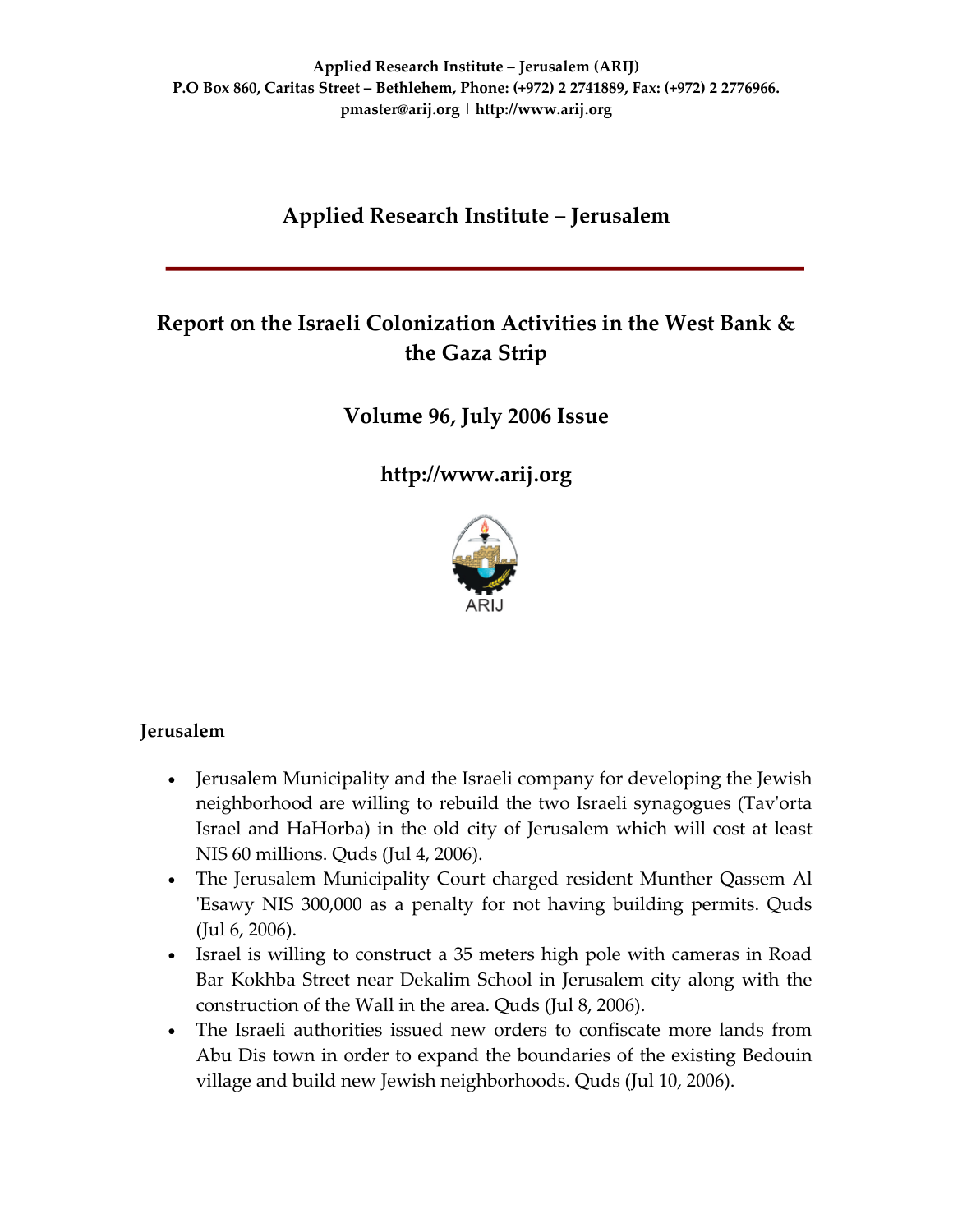- The IOF demolished the 80 m² house of Muhammad Hussein Shamasneh in Qatanna village to the northwest of Jerusalem city without any pre‐ notification. Quds (Jul 11, 2006). **Click here for related [reports](http://www.poica.org/editor/case_studies/view.php?recordID=846)**
- The Israeli bulldozers demolished 25 meters of the wall that surrounds ʹAnata secondary school in ʹAnata village. Quds (Jul 12, 2006). **[click](http://www.poica.org/editor/case_studies/view.php?recordID=661) here for [related](http://www.poica.org/editor/case_studies/view.php?recordID=661) cases**
- The Israeli forces erected a road near the industrial zone in Beit Hanina near 'Arab Al Ka'abneh tribe; consequently, four tents owned by Hussein Hussein and Jubrail Hussein were destroyed. Quds (Jul 19, 2006).
- The Israeli reconciliation court agreed on the appeal handed by Palestinian residents of Al Shayyah neighborhood in Jerusalem to stop the construction of the Wall in the area. Quds (Jul 20, 2006).
- The Israeli authorities are willing to demolish Palestinian houses in Al Tur and Beit Hanina under the pretext of being unlicensed. Among the owners, the following were known: Raed Hoshiya & brothers, Tawfiq Al Ghazawy & brothers, Fatima Hoshiya, Al Jabreny family and ʹAbe El Qader Jabrin. Quds (Jul 21, 2006).
- The Israeli troops broke into the four-storey building owned by Mahmud Muhammad Al ʹAmas in Sur Bahir neighborhood and took some pictures preparing it for demolition under the pretext of being unlicensed. Quds (Jul 27, 2006).
- The Israeli bulldozers started razing vast areas of lands east of Abu Dis town in order to start constructing part of the Segregation Wall in the area. Quds (Jul 27, 2006).
- The Israeli Supreme Court agreed on constructing a temporary fence in the area connecting **Al [Sheikh](http://www.poica.org/editor/case_studies/view.php?recordID=829) Saʹed** and Jabal Al Mukabbir neighborhoods with an opening as to allow residents holding Jerusalem ID cards from Al Sheikh Saʹed neighborhood to access Jerusalem city. Quds (Jul 31, 2006).

# **Bethlehem**

- The IOF staged into Bethlehem city and **Tequ' [village](http://www.poica.org/editor/case_studies/view.php?recordID=830)** and aggressed on three charity committees causing severe damages to the properties. Quds (Jul 1, 2006).
- The Israeli troops set fire into some parts of **Abu Ghneim [Mountain](http://www.arij.org/index.php?option=com_content&task=view&id=175&Itemid=26&lang=en)** near Har Homa settlement north of Bethlehem city in order to construct a medical complex, Hotels and parks. Quds (Jul 23, 2006).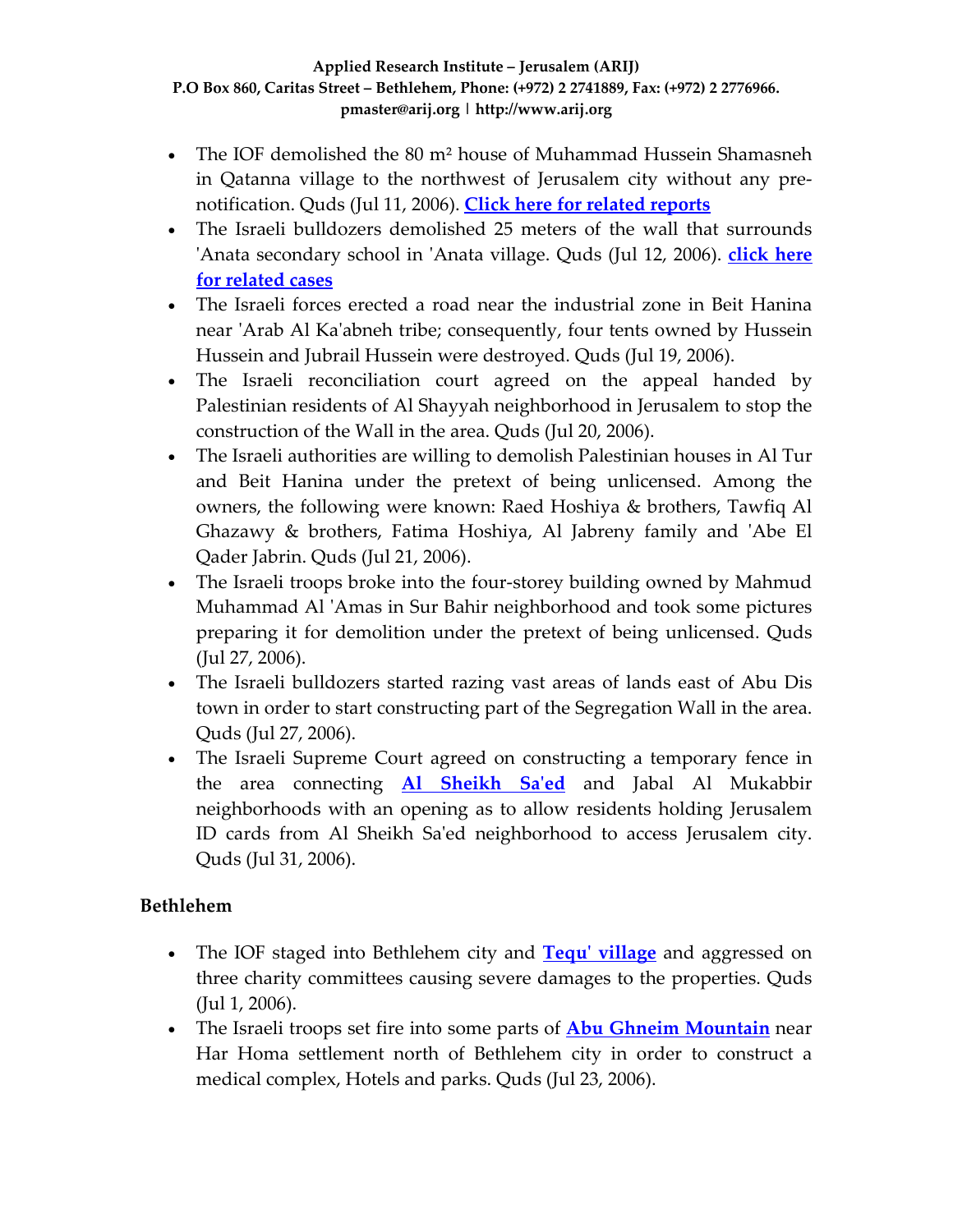• The Israeli bulldozers uprooted 65 Olive trees planted in three dunums of land owned by Judeh El ʹAraj in Ras **Beit Jala city for the [Segregation](http://www.poica.org/editor/case_studies/view.php?recordID=849) Wall [process](http://www.poica.org/editor/case_studies/view.php?recordID=849)**. Quds (Jul 24, 2006)

# **Salfit**

• The IOF closed the main entrances of Bidya and Qarawat Bani Hasan towns west of Salfit city with cement blocks and hindered access into and out of them. Quds (Jul 6, 2006). **click here for [related](http://www.poica.org/editor/case_studies/view.php?recordID=843) cases**

# **Tubas**

- The Israeli authorities handed residents of Khirbet Samra near Tubas city military orders to confiscate hundreds of dunums of lands in order to intensify their colonial activities in the area. Wafa (Jul 1, 2006).
- The IOF constructed a fence around a military base in Thaghret Al Siwan area east of Tubas city and erected several numbers of trenches in the area. Wafa (Jul 4, 2006).
- The Israeli settlers of Salit and Mechola hindered Palestinian landowners from accessing their lands near the settlements in the northern valleys. Wafa (Jul 4, 2006). **click here for [related](http://www.poica.org/editor/case_studies/view.php?recordID=745) cases**
- The Israeli forces surveyed the areas near 'Atouf village in Al Bqe'a plain east of Tubas city. Wafa (Jul 9, 2006).
- The IOF razed areas of lands near Tayasir checkpoint, 5 kilometers to the east of Tubas city in a way to transfer it into a terminal. As a result of this razing process, the valleys area will become isolated from Tubas city. Quds (Jul 23, 2006)

# **Hebron**

- The Israeli authorities handed Suleiman Mahmud Al ʹAdam military order to confiscate 25 dunums of his agricultural land planted with Almonds and Olives in Hebron city. Wafa (Jul 2, 2006).
- The IOF razed lands and uprooted trees in order to construct a fence around Karme Tzur settlement in Hebron which as a result will take over more than 70 dunums of lands. Wafa (Jul 2, 2006).
- Settlers of Susiya settlement aggressed on the barracks, tents and properties owned by ʹAziz Shanaran in Wadi Al Rakhem area west of the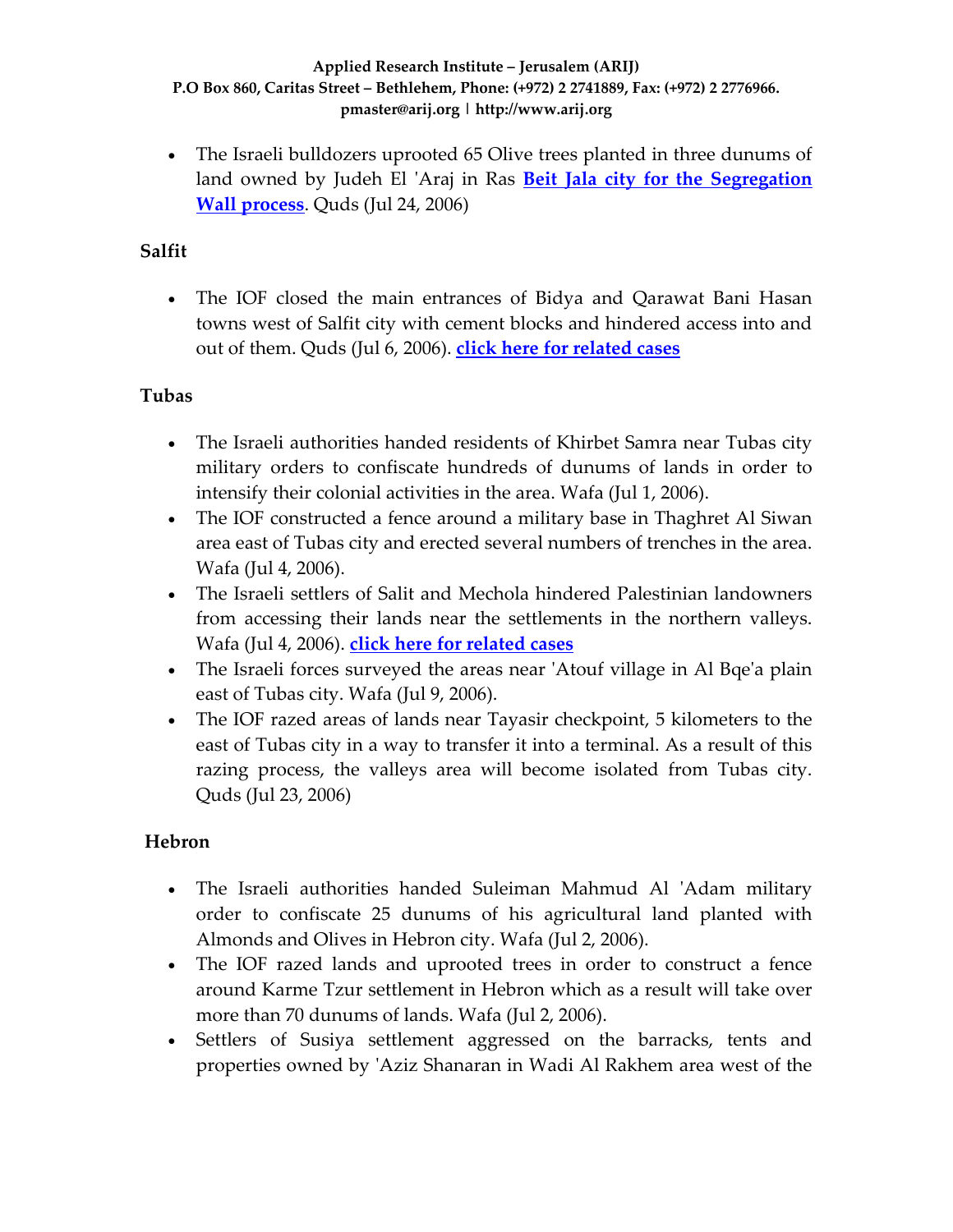settlement causing severe damages to the properties and setting fire into huge amounts of hays. Wafa (Jul 5, 2006).

- The Israeli settlers of Beit 'Ayin aggressed on 70 dunums of Palestinian lands and caused severe damages to the Olive, Vine and Almond trees in Beit Ummar town. Lands belong to Muhammad, 'Abed Allah, Hamad ʹAbed El Hamed Al Sleiby and Fathi Ahmad Al Sleiby. Wafa (Jul 5, 2006).
- The Israeli forces started constructing new housing units near Al Shuhada Street in the old city of Hebron. Wafa (Jul 6, 2006).
- The Israeli Supreme Court issued an order to stop the construction of the Wall around Karme Zur settlement due to the appeal handed to the court by the Palestinian residents of Halhul and Beit Ummar. Quds (Jul 6, 2006).
- The Israeli forces hindered farmers Hasan Muhammad Salem Ghatasha and Ibrahim Hasan Ibrahim Khrais from accessing their 100 dunums of lands behind the wall in Beit Ula village west of Hebron city. Wafa (Jul 9, 2006).
- The Israeli settlers accompanied by the IOF renewed the erection of the 500 meters road connecting Qiryat Arbaʹ settlement with the prayers road leading to the Ibrahimi Mosque. It is worth mentioning that the road is being erected on lands of Sa'ed Da'na, Musa Jaber and Jamal Abu Is'ifan. Wafa (Jul 9, 2006).
- The Israeli authorities handed Palestinian owners in Hebron city military warnings to renew the closure of more than 1000 commercial stores and 21 streets in the old city of Hebron till November 3, 2006. Wafa+ Quds (Jul 10, 2006).
- The IOF staged into Bani Na'im town in Hebron and took over the house of Ibrahim Shehda Manasra, turning it into military barrack. Wafa (Jul 10, 2006).
- The Israeli forces aggressed on the houses of Rateb Yousif Al Jabour, Suleiman 'Awad Al Joundy, Mahmud 'Ali Hwaysha, Mahmud Mansour Fensha and Makhamra family in Yatta town south of Hebron city, causing severe damages to the properties. Wafa (Jul 11, 2006).
- The Israeli authorities issued military order to confiscate 25 dunums of lands in Yatta town south of Hebron city which belong to Abu Sabha family in order to construct a new military camp. Wafa (Jul 11, 2006).
- The Israeli bulldozers started razing lands planted with Almonds, Figs and Olives northwest of Al Ramadin village south of Hebron city in order to construct parts of the wall. Quds (Jul 20, 2006).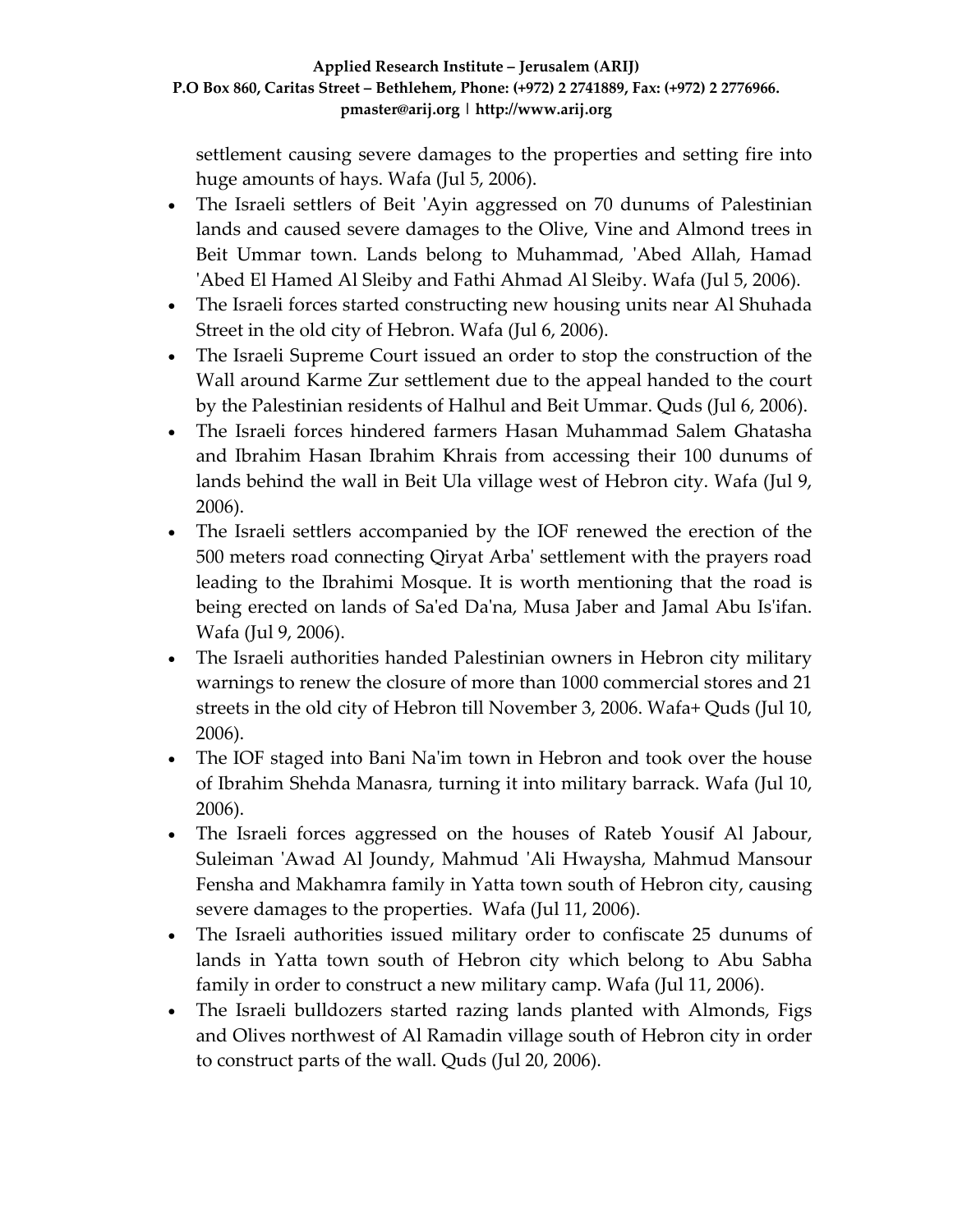• The Israeli authorities handed military warnings to demolish the houses of Isma'il Ibrahim Al 'Adra & his two sons (100 m<sup>2</sup> area each), Raed Al 'Mour (90 m<sup>2</sup>), Muhammad Mahmud Abu Qabeita and 7 barracks owned by Ahmad 'Abed El Fatah Nimr (800 m<sup>2</sup> area each) in the Palestinian villages of Al Derat, Al Rafayʹa and Imnazil east of Yatta town to the south of Hebron city. Wafa (Jul 30, 2006).

# **Nablus**

- The IOF incurred into Nablus city and took over several numbers of Palestinian houses and turned them into military barracks; among the owners, the following were known: Hadadʹs family. Wafa (Jul 4, 2006).
- The Israeli troops took over the two residential buildings of Mtaw' and 'Abas Qadery along with the houses of Rawhy Abu Salha, Mustafa Al Dabdoub and Abu Ibrahim Jaber in Nablus city, turning them into military posts. Wafa (Jul 10, 2006).
- The IOF dynamited the Palestinian house of Nimr Muhammad Jawabreh in 'Asera Ash Shamaliya town north of Nablus city, turning it into a heap of rubble. Wafa (Jul 12, 2006).
- The Israeli settlers of Yizhar set fire into three agricultural fields owned by the Palestinian residents of 'Einyabus village destroying hundreds of Olive and Almond trees. Quds (Jul 13, 2006).
- The IOF took over Nablus Municipality building in Nablus city and turned it into military post. Wafa (Jul 18, 2006).

# **Jenin**

- The IOF staged into Jenin city and took over several numbers of Palestinian houses and turned them into military posts. Wafa (Jul 4, 2006).
- The IOF took over several numbers of Palestinain houses in Jenin city and camp and turned them into military barracks. Wafa (Jul 6, 2006).
- The IOF demolished the house of Naji Taher Qabaha in Tura Al Gharbiya and handed military warnings to demolish other agricultural barracks owned by Fayez Khalil Masʹoud. Quds (Jul 7, 2006).
- The Israeli troops set fire into hundreds of dunums of lands planted with Olive Trees located west of the Wallʹs path, in Tura Al Gharbiya town in Jenin Governorate. Lands belong to Suleiman Daoud 'Abady, Naser Masʹoud Qabaha, Khalid Masʹoud Qabaha, Zuhair Fathi Zeid, Jamal Ahmad Zeid and Kamal Ahmad Yousif Zeid. Quds (Jul 11, 2006).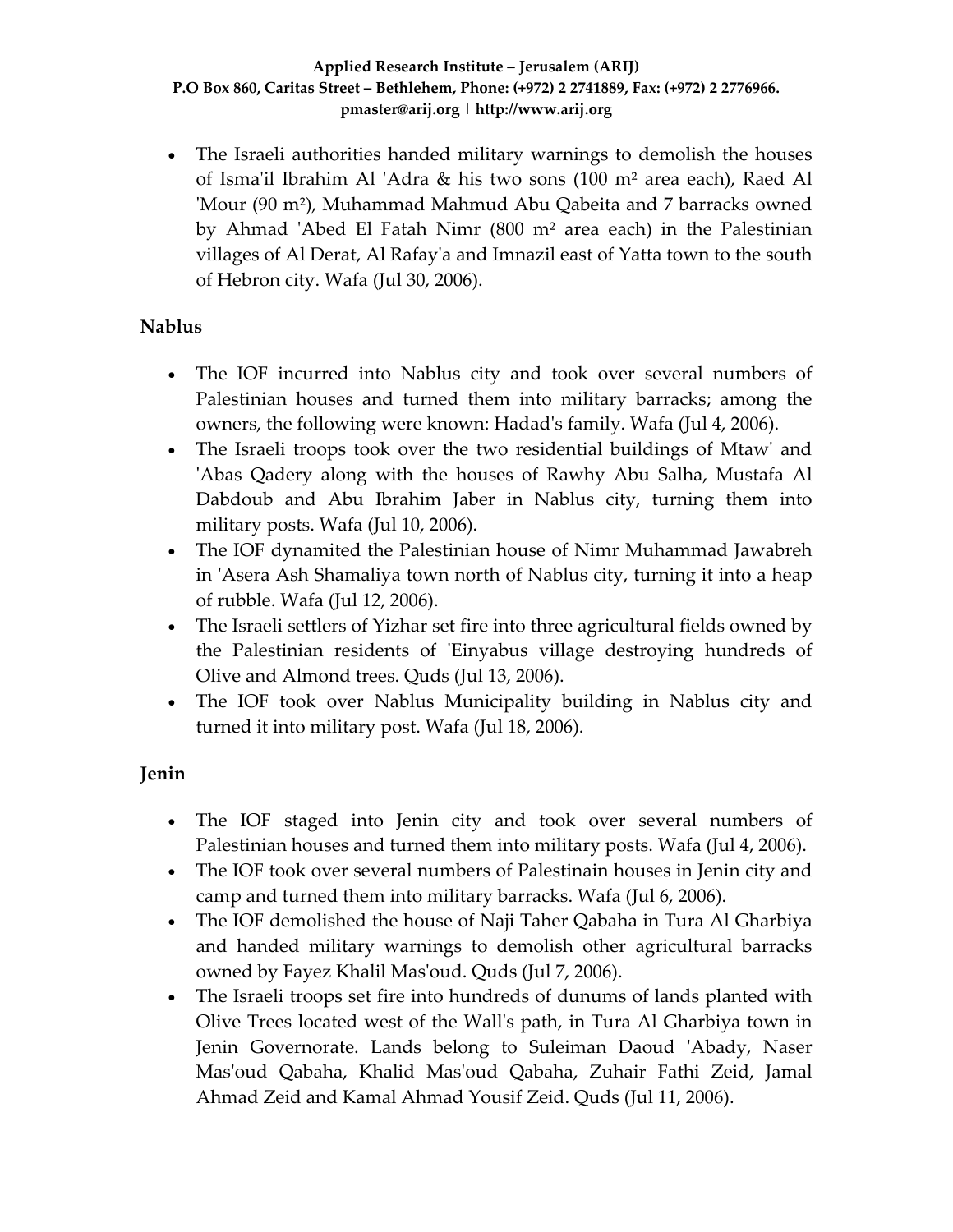• The Israeli authorities handed over new military warnings to residents of Yaʹbud stating the uprooting of hundreds of Olive trees on the both sides of the road from Al Kafriat triangle to Harmesh settlement. Quds (Jul 23, 2006).

## **Gaza**

- The Israeli forces shelled on the Islamic university in Gaza city, and caused severe damages to the properties. Quds (Jul 4, 2006).
- The Israeli committee for planning and construction is planning to establish a new town "Nitsanit" in Neva'ot Netse, on the Palestinian-Egyptian borders near the Gaza Strip which will include 1500 housing units and will be a home for more than 10000 settlers. Quds (Jul 5, 2006).
- The Israeli bulldozers staged 600 meters into Al Farahin area to the east of Khan Yunis city and razed vast areas of lands planted with olives and belong to the families of Abu ʹAnza and Abu Rajeleh. Wafa (Jul 6, 2006).
- The Israeli bulldozers completely demolished two Palestinian houses along with with another house which was partially demolished and all belong to Tha'er, Mulem and Sami Abu Rajeleh in Al Farahin area to the east of Khan Yunis city. In addition, the IOF razed plastic houses owned by the families of Abu Rajeleh, Abu Daqa and Abu Shahen. Wafa (Jul 6, 2006).
- The Israeli forces are planning to separate Beit Lahya and Beit Hanun towns from Gaza city to create a security zone north of the Gaza Strip. Quds (Jul 6, 2006).
- The IOF partially demolished the house of Muhammad Hasan Mubarak in Al Salatin neighborhood in Beit Lahya north of the Strip, causing severe damages to the properties. Wafa (Jul 7, 2006).
- The IOF took over several numbers of Palestinian houses in Beit Lahya town north of the Strip and turned them into military posts. Among the owners, the following were known: Muhammad Irhem. Wafa (Jul 7, 2006).
- The IOF demolished the house of Mesbah Al ʹAttar in Al ʹAtatra neighborhood in Beit Lahya north of Gaza Strip. Quds (Jul 8, 2006).
- The Israeli bulldozers razed vast areas of lands in the evacuated settlements area north of the Gaza Strip. Wafa (Jul 9, 2006).
- The IOF set fire into vast areas of lands east of Khan Yunis city and razed tens of dunums of agricultural lands in Al Fakhary town. It is worth pointing out that more than 430 dunums of lands were razed during the last week. Wafa (Jul 9, 2006).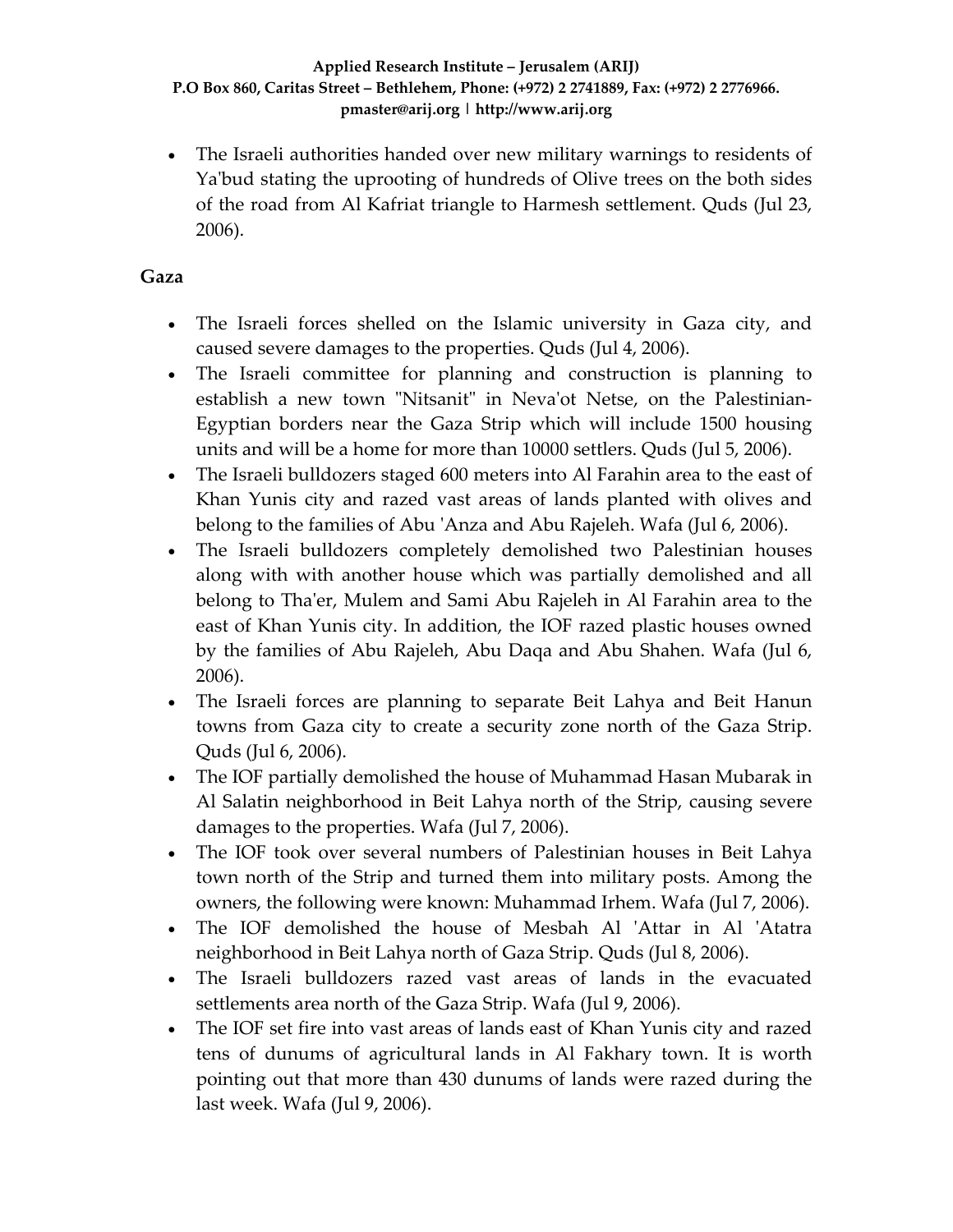- The Israeli forces destroyed a Palestinian house in Al Zeitoun neighborhood in Gaza city, causing severe damages to the properties. Wafa (Jul 10, 2006).
- The Israeli bulldozers razed vast areas of agricultural lands planted with Olives and Citrus Trees in Al Shajaʹiya neighborhood east of Gaza city and belong to the families of Al Neghany, Halas and Abu Shakhsa. Wafa (Jul 10, 2006).
- The IOF set fire into the house of 'Awad Bashir in Al Shuka area east of Rafah city, causing severe damages to the nearby school. Wafa (Jul 11, 2006).
- The Israeli troops took over the house of Muhammad Salman Meharib in Abu Al 'Ajen area southeast of Deir El Balah along with Abu Nahya residential building near Abu Holy junction south of Deir El Balah, turning them into military barracks. Wafa (Jul 12, 2006).
- The Israeli forces took over several numbers of Palestinian houses north of Khan Yunis city south of the strip and turned them into military posts. Wafa (Jul 12, 2006).
- The Israeli bulldozers razed tens of dunums planted with olive, citrus and Almond trees in Al Qarara area north of Khan Yunis city which belong to the families of Abu Holy, Abu Jumayza and Al Sumairy. Wafa (Jul 12, 2006).
- The Israeli bulldozers razed part of Salah El Din road which connects the northern governorates of the Gaza Strip with the southern. In addition the IOF announced Al Matahen area north of Khan Yunis a closed military area. Wafa (Jul 12, 2006).
- The IOF destroyed a three- storey building in Al Sheikh Radwan neighborhood in Gaza city, turning it into a heap of rubble and causing severe damages to the nearby houses. Quds (Jul 13, 2006).
- In a report issued by the governor of the northern areas in the Gaza Strip showed that the Israeli forces razed 80 dunums of plastic houses, 190 dunums of Citrus and Fruits, 30 dunums of Strawberry and destroyed 9 poultry farms. In addition, the IOF partially demolished 257 houses and two were completely demolished. Quds (July 13, 2006).
- The Israeli forces completely destroyed a Palestinian house in the area between Al Sahaba and Al Nafaq Streets in Gaza city. Wafa (Jul 15, 2006).
- The Israeli bulldozers demolished several numbers of walls that surround Palestinian houses in Beit Hanun town to the north of the Gaza Strip. Wafa (Jul 16, 2006).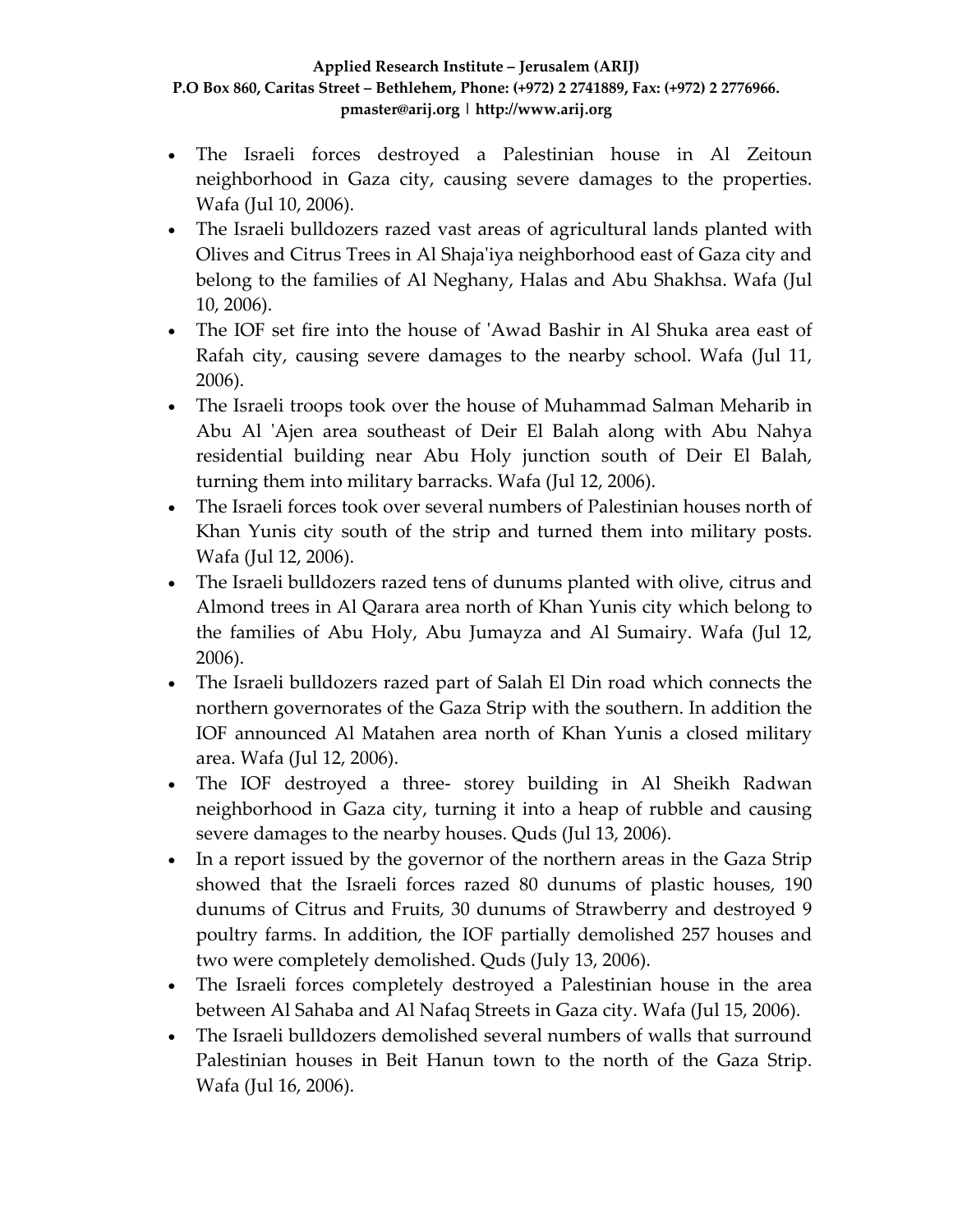- The IOF demolished the agricultural college which belongs to Al Azhar University in Beit Hanun, causing damages to the properties. Quds (Jul 18, 2006).
- The Israeli bulldozers continued razing lands planted with Olives, Vine and Almonds around Sufa trade passage northeast of Rafah and demolished the poultry farm owned by Omar Abu Mʹamar. Quds (Jul 22, 2006).
- The house of Omar Al Mamlouk was demolished at the hands of the Israeli forces in Al Shajaʹya neighborhood east of Gaza city along with another three-storey house owned by Akram Al Sha'r in Khan Yunis city. Quds (Jul 25, 2006).
- The IOF staged into Abu Mandel area east of Al Maghazy, razed areas of lands and informed 20 Palestinian families to evacuate their houses in order to demolish them; whereby, the IOF demolished the four‐storey house of Salah Al Shaʹr in Qizan Al Najar area and the house of Majed Shata in Al Brazil camp in Rafah. Quds (Jul 26, 2006).
- The Israeli bulldozers staged east of Hajr El Dik area on the eastern borders of the Gaza Strip and razed vast areas of agricultural lands owned by Abu Mandel family. Quds (Jul 26, 2006).
- The house of Ihab Al Kahlout was demolished by the Israeli forces in Tel Al Za'tar area north of Jabalya refugee camp, causing damages to the nearby houses. Quds (Jul 27, 2006).
- The IOF demolished the three‐storey house of ʹAdel Jundiya in Al Shajaʹya neighborhood along with two other houses and a lethal workshop owned by Khalil Abu Daoud, Ibrahm Abu Rashed and Haseeb Al Kafarneh in Beit Lahya and Khan Yunis cities. Quds (Jul 29, 2006).
- The Israeli troops demolished three floors from the seven-storey building owned by Muhammad Ahmad Abu Sheikh in Al Tufah neighborhood turning them to a heap of rubble. Quds (Jul 29, 2006).
- The Israeli forces demolished the two houses of Abu Sajed Al Sheif and 'Atta Al Shenbary in Beit Hanun city and in 'Ebad El Rahman neighborhood in Gaza city. Quds (Jul 30, 2006).
- The Israeli forces destroyed a Palestinian house in Al Sheikh Radwan area in Gaza city, turning it to a heap of rubble. Wafa (Jul 31, 2006).
- The IOF destroyed several numbers of stores owned by Muhammad Ibrahim Abu Hasera in Al Sheikh Radwan neighborhood, causing severe damages. Quds (Jul 31, 2006).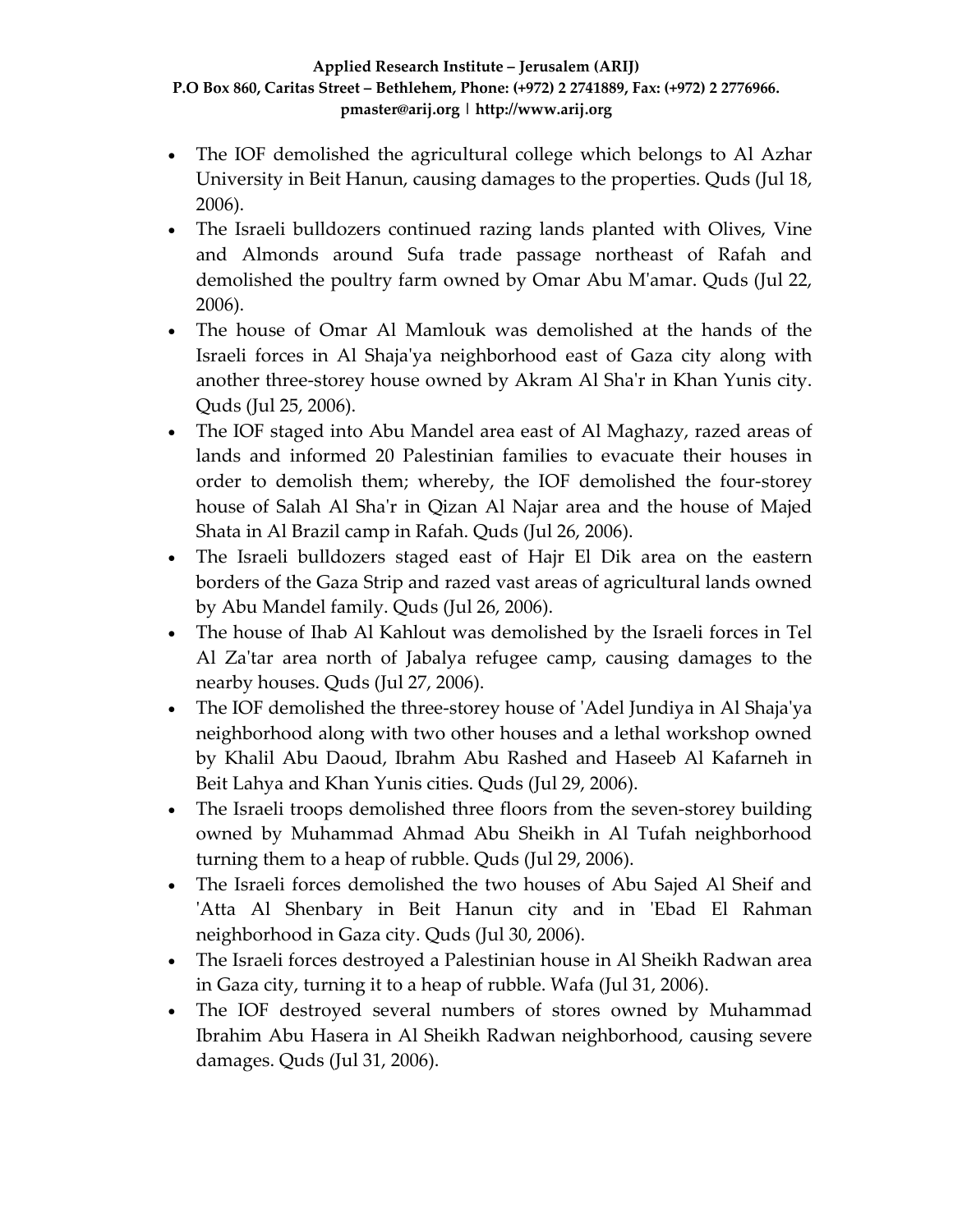### **Others**

- The IOF demolished two houses with barracks owned by Yunis Odeh Al Nebary, Farhan Jumʹa Al Nebary and Faris Abu ʹIbead in Suwayrin village in the Negev. Wafa (Jul 6, 2006).
- The IOF demolished several numbers of Palestinian houses in Al Sid village in the Negev under the pretext of being unlicensed. Wafa (Jul 12, 2006).
- The Israeli Supreme Court rejected the appeal handed by the Palestinian residents against the construction of the wall around Ariel settlement from the northern, eastern and southern parts, considering it as a security wall. Wafa (Jul 17, 2006).**Click here for [related](http://www.poica.org./editor/case_studies/view.php?recordID=843) cases**
- The Israeli forces demolished five houses owned by 'Ayed Al Kashkhar and Saber Abu Sbeit in the Negev, causing severe losses. Arabs48 (Jul 31, 2006).

| <b>District</b> | Land<br>Confiscated<br>(Dunum) | Land<br><b>Threatened</b><br>(Dunum) | Uprooted<br><b>Trees</b> | <b>Houses</b><br>Demolished | <b>Houses</b><br>threatened to<br>be<br>demolished |
|-----------------|--------------------------------|--------------------------------------|--------------------------|-----------------------------|----------------------------------------------------|
| Bethlehem       | $\mathbf{0}$                   | $\bf{0}$                             | 65                       | $\bf{0}$                    | $\bf{0}$                                           |
| Jerusalem       | $\boldsymbol{0}$               | $\bf{0}$                             | $\bf{0}$                 | 1                           | 5                                                  |
| Jenin           | $\bf{0}$                       | $\bf{0}$                             | $\bf{0}$                 | 1                           | $\bf{0}$                                           |
| Tulkarm         | $\bf{0}$                       | $\bf{0}$                             | $\bf{0}$                 | $\bf{0}$                    | $\bf{0}$                                           |
| Ramallah        | $\bf{0}$                       | $\boldsymbol{0}$                     | $\bf{0}$                 | $\bf{0}$                    | $\bf{0}$                                           |
| <b>Nablus</b>   | $\bf{0}$                       | $\boldsymbol{0}$                     | $\bf{0}$                 | $\mathbf{1}$                | $\bf{0}$                                           |
| Salfit          | $\bf{0}$                       | $\bf{0}$                             | $\bf{0}$                 | $\bf{0}$                    | $\bf{0}$                                           |
| Jericho         | $\mathbf{0}$                   | $\mathbf{0}$                         | $\mathbf{0}$             | $\bf{0}$                    | $\mathbf{0}$                                       |
| Gaza            | 430                            | $\bf{0}$                             | $\bf{0}$                 | 29                          | 20                                                 |
| Qalqiliya       | $\mathbf{0}$                   | $\boldsymbol{0}$                     | $\bf{0}$                 | $\bf{0}$                    | $\bf{0}$                                           |
| Hebron          | 50                             | 70                                   | 687.5                    | $\bf{0}$                    | 5                                                  |
| Tubas           | $\bf{0}$                       | $\bf{0}$                             | 0                        | $\bf{0}$                    | $\bf{0}$                                           |
| <b>Total</b>    | 480                            | 70                                   | 752.5                    | 32                          | 30                                                 |

*The Monthly* overview report gives a list of the Israeli Violations in the Occupied Palestinian Territory which are based on reports provided by field workers